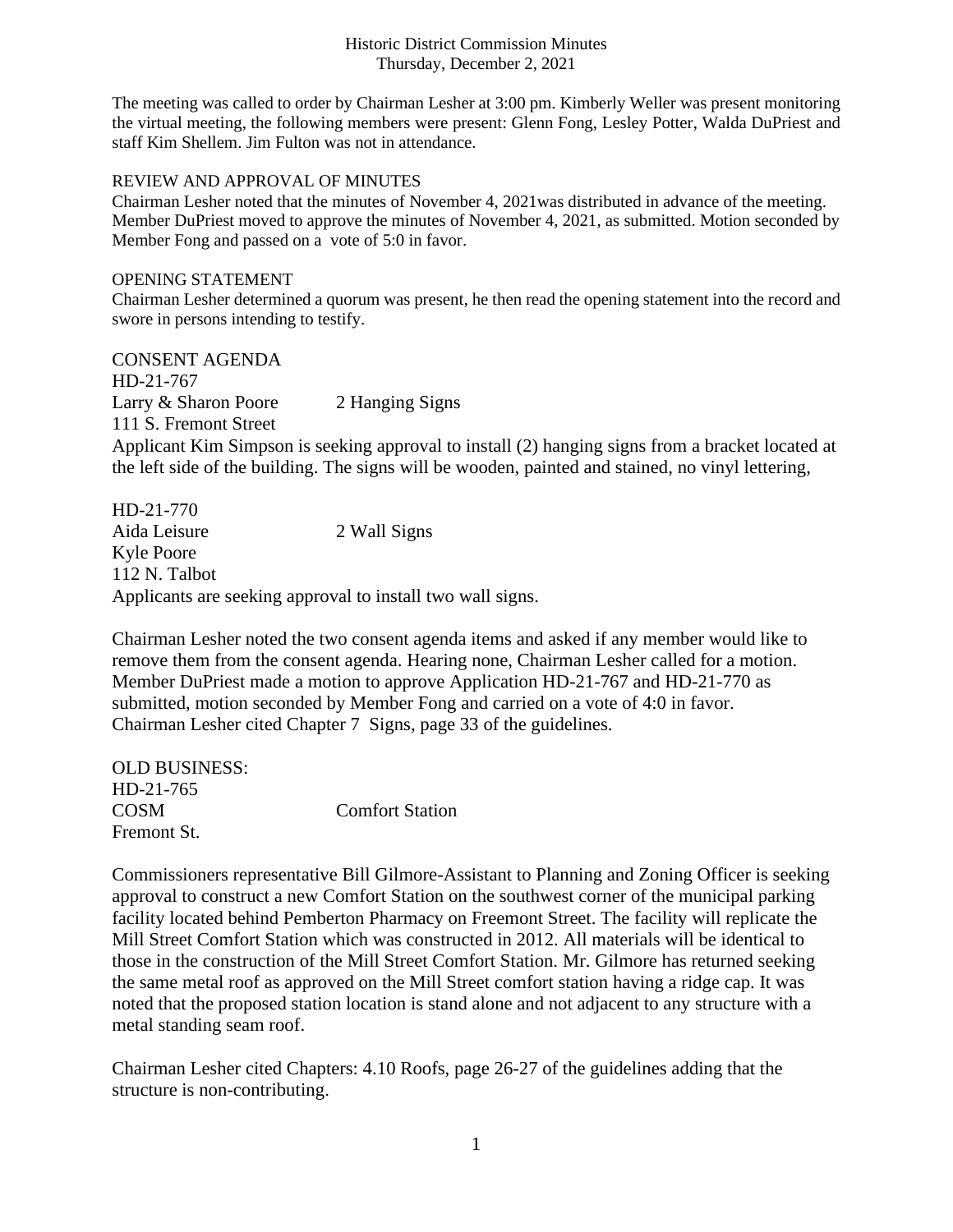Member Fong made a motion to approve application HD-21-765 as submitted. Motion seconded by Member Potter and carried on a vote of 4:0 in favor.

NEW BUSINESS HD-21-768

Daniel Spiegel Replace brick wall with an iron fence 200 Mulberry Street

Mr. and Mrs. Spiegel along with Nick Reis, and Bob Ruby landscape architects presented the application seeking approval to replace the brick wall with an iron fence (3' to 4' in height) on the Mulberry Street. The proposed black metal fence design Exhibit #7 was entered into the record however it is not the final design.

Chairman Lesher noted that the property is valued as an "A" on the National Register Map circa 1805 and referenced in Historic St. Michaels by Elizabeth Hughes finding a strict standard of review appropriate. Members concurred.

Mr. Spiegel spoke to the possible the design/style/height of the proposed fence offering several options but nothing specific.

Members requested the applicants return with a concept drawing (elevation) including details regarding height, design, location and spacing. Applicants agreed to the continuance.

There was no public comment.

Chairman Lesher cited Chapter: 9 Fences, page 35 of the guidelines.

Member DuPriest made a motion to approve application HD-21-768 for the demolition of the brick wall, motion seconded by Member Fong and carried on a vote of 4:0 in favor.

Member Fong made a motion to continue application HD-21-768 to the January meeting, applicants to submit a scale rendering of the fence, posts, dimensions of the cap with options and no greater than 36" in height. Motion seconded by Member Potter and carried on a vote of 4:0 in favor.

Mr. Crosby suggested members move forward with the last application, members and applicant agreed.

HD-21-771 Michael & Sherry Foster Rear addition  $\&$  second floor balcony  $\&$  patio 119 W. Chestnut St

Applicant Mr. Foster and contractor James Cooper presented the application, they are seeking approval to construct of a rear addition, materials to match existing features. Details include a 15 lite rear door, double hung windows, k style gutters (to match existing), wood 6" 5  $\frac{1}{2}$ " reveal siding, vinyl walkable roofing, 24" brick foundation and bluestone patio pavers.

It was determined to apply a strict standard of review as in previous applications. Chairman Lesher clarified that the only change to the historic part of the house is a window on the second floor to a dormer.

There was no public comment.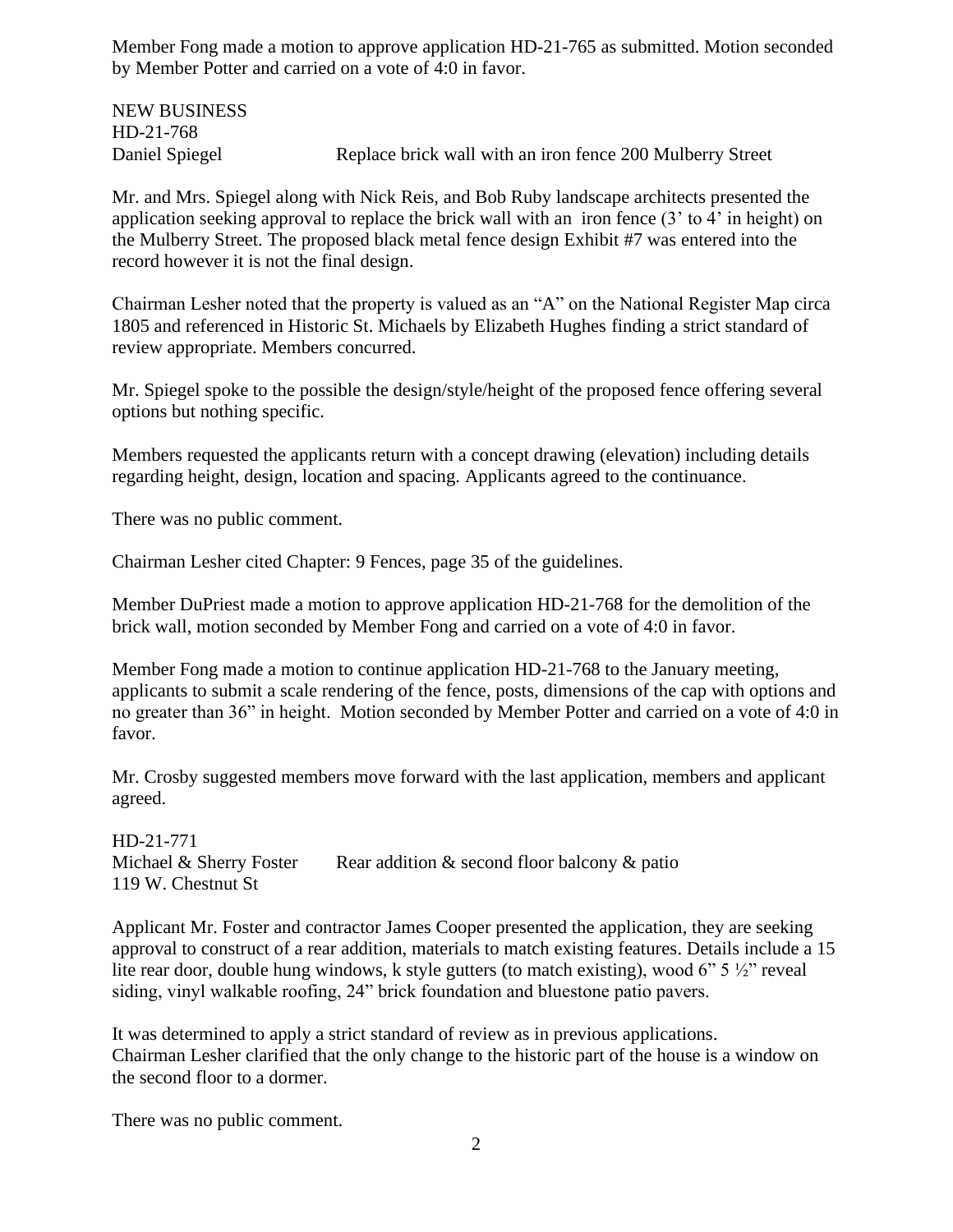Chairman Lesher cited Chapter 5 New additions, page 30-31 of the guidelines.

Member Fong made a motion to approve application HD-21-771 as submitted, motion seconded by Member DuPriest and carried on a vote of 4:0 in favor.

HD-21-769 Mark and Tracy Miller Demo, addition, renovations 502 S. Talbot Street-

Architects Tim Crosby and Pete Alexander, and Mark & Tracy Miller presented the application. The scope of the project includes exterior renovation/restoration of the building, demolition of a rear, noncontributing modern, one-story addition to the original building and a new two-story addition in its place, replacing the missing historic chimney, installation of a handicap ramp, modifications to the existing site for additional parking and landscape area.

Chairman Lesher noted that the property is noted as contributing on the National Register Map finding a strict standard of review appropriate. Members concurred.

The proposed use of the building is commercial business on the  $1<sup>st</sup>$  and  $2<sup>nd</sup>$  floor with an addition of two one-bedroom residential units to the rear of the building. Mr. Crosby noted that the fence, pool, and hardscape as shown in the renderings are not part of the request at this time.

Members Potter and Fong expressed concern with the exterior staircase from the second floor on the north side of the building and the faux balcony on the south elevation of the building. Mr. Crosby agreed to removing approval of these two items under review tonight and will submit options at the January meeting. A summary of improvements are made a part of these minutes.

There was no public comment.

Chairman Lesher cited Chapters: 4.3 Doors, page 18 of the guidelines.

Chairman Lesher cited Chapters: 4.5 Windows, page 18 of the guidelines.

Chairman Lesher cited Chapters: 4.8 Awnings, page 23 of the guidelines.

Chairman Lesher cited Chapter 4.9 Siding and trim (German lap), page 25 of the guidelines.

Chairman Lesher cited Chapter 4.10 Roofs (crimped seams), page 26-27 of the guidelines.

Chairman Lesher cited Chapter 4.11 Gutters and downspouts, page 28 of the guidelines.

Chairman Lesher cited Chapter 5 New construction and Additions, page 30 of the guidelines.

Chairman Lesher noted the omissions from the application: the north facing staircase, the west rear facing staircase, and the south facing second-floor projection balcony.

Member Fong made a motion to approve application HD-21-769 except for the (north/west) staircases and balcony, and all other elements as submitted, motion seconded by Member Potter and carried on a vote of 4;0 in favor.

Member Fong made a motion to continue the north and west staircase and review with zoning the balcony to the January 6<sup>th</sup> meeting, motion seconded by Member Potter and carried on a vote of 4:0 in favor.

# MATTERS FROM COMMISSION AND STAFF:

Staff noted that property owner of 412 Water Street will return to the January meeting. Mr. Gilmore has contacted the contractor seeking drawings of the two windows which were removed without approval by the historic commission.